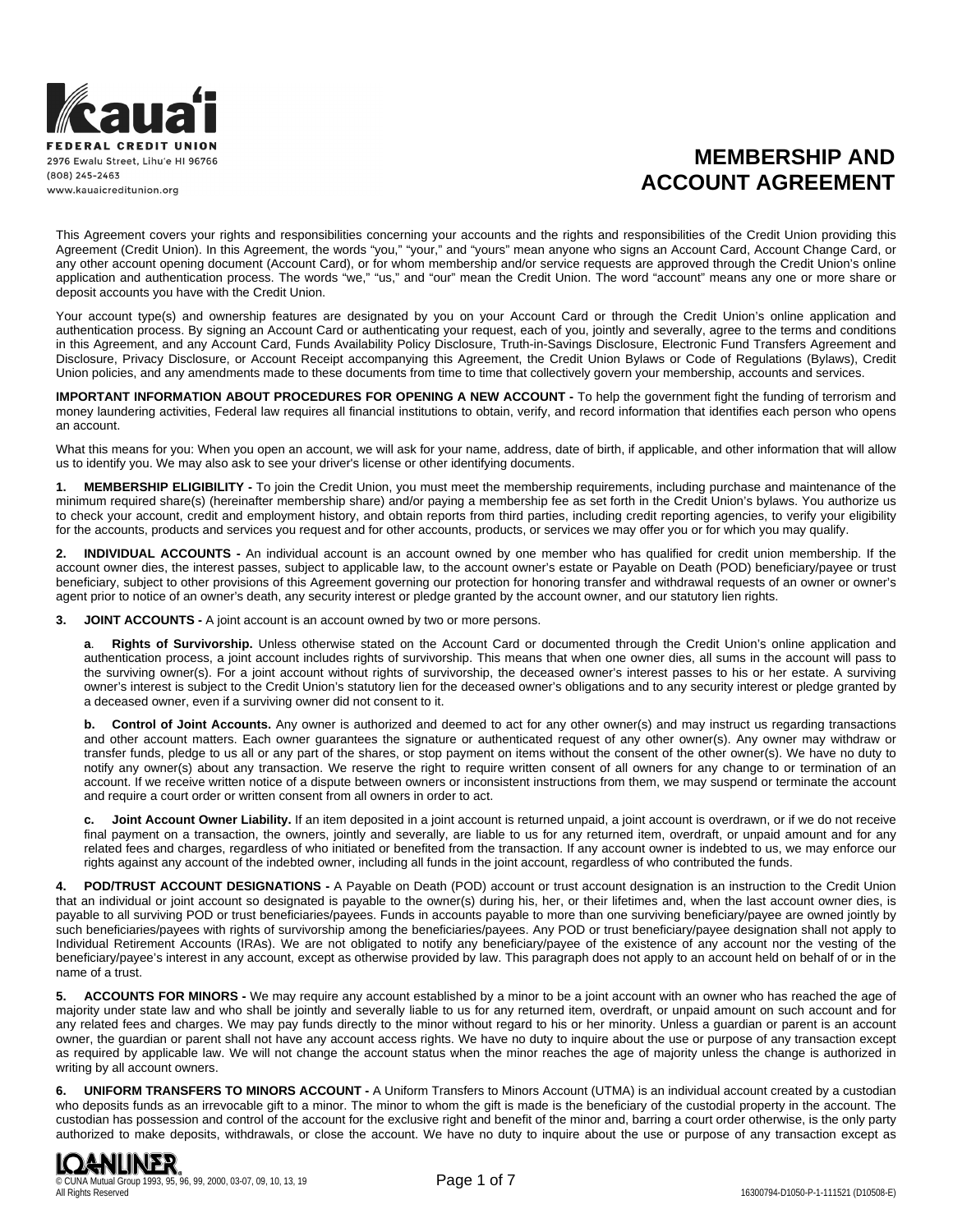required by applicable law. If the custodian dies, we may suspend the account until we receive instructions from any person authorized by law to withdraw funds or a court order authorizing withdrawals.

**7. AGENCY DESIGNATION ON AN ACCOUNT -** An agency designation on an account is an instruction to us that the owner authorizes another person to make transactions as agent for the account owner regarding the accounts designated. An agent has no ownership interest in the account(s) or credit union voting rights. We have no duty to inquire about the use or purpose of any transaction made by the agent except as required by applicable law.

**8. DEPOSIT OF FUNDS REQUIREMENTS -** Funds may be deposited to any account, in any manner approved by the Credit Union in accordance with the requirements set forth in the Truth-in-Savings Disclosure. Deposits made by mail, at night depositories, or at unstaffed facilities are not our responsibility until we receive them. We reserve the right to refuse or to return any deposit.

**a. Endorsements.** We may accept transfers, checks, drafts, and other items for deposit into any of your accounts if they are made payable to, or to the order of, one or more account owners even if they are not endorsed by all payees. You authorize us to supply missing endorsements of any owners if we choose. If a check, draft, or item that is payable to two or more persons is ambiguous as to whether it is payable to either or both, we may process the check, draft, or item as though it is payable to either person. If an insurance, government, or other check or draft requires an endorsement, we may require endorsement as set forth on the item. Endorsements must be made on the back of the check or draft within 1½ inches of the top edge, although we may accept endorsements outside this space. However, any loss we incur from a delay or processing error resulting from an irregular endorsement or other markings by you or any prior endorser will be your responsibility. If we offer a remote deposit capture service and you have been approved to use the service to make deposits to your account, you agree that, prior to transmitting check or draft images, you will restrictively endorse each original check or draft in accordance with any other agreement with us that governs this service.

**b. Collection of Items.** We act only as your agent and we are not responsible for handling items for deposit or collection beyond the exercise of ordinary care. We are not liable for the loss of an item in transit or the negligence of any correspondent. Each correspondent will only be liable for its own negligence. We may send any item for collection. Items drawn on an institution located outside the United States are handled on a collection basis only. You waive any notice of nonpayment, dishonor, or protest regarding items we purchase or receive for credit or collection to your account. We reserve the right to pursue collection of previously dishonored items at any time, including giving a payor financial institution extra time beyond any midnight deadline limits.

**c. Restrictive Legends.** Some checks and drafts contain restrictive legends or similar limitations on the front of the item. Examples of restrictive legends include "two signatures required," "void after 60 days," and "not valid over \$500.00." We are not liable for payment of any check or draft contrary to a restrictive legend or other limitation contained in or on the item unless we have specifically agreed in writing to the restriction or limitation.

**d. Final Payment.** All checks, drafts, automated clearinghouse (ACH) transfers or other items credited to your account are provisional until we receive final payment. If final payment is not received, we may charge your account for the amount of such items and impose a returned item fee on your account. Any collection fees we incur may be charged to your account. We reserve the right to refuse or return any item or fund transfer.

**e. Direct Deposits.** We may offer direct deposit services, including preauthorized deposits (e.g., payroll checks, Social Security or retirement checks, or other government checks) or preauthorized transfers from other accounts. You must authorize direct deposits or preauthorized transfers by completing a separate authorization document. You must notify us if you wish to cancel or change a direct deposit or preauthorized transfer. Any cancellation or change will become effective once we receive notice from you and have a reasonable period of time to act on your request. If your account is overdrawn, you authorize us to deduct the amount your account is overdrawn from any deposit, including deposits of government payments or benefits. If we are required to reimburse the U.S. Government for any benefit payment directly deposited into your account, we may deduct the amount returned from any of your accounts, unless prohibited by law.

**f. Crediting of Deposits.** Deposits will be credited to your account on the day we consider them received as stated in our Funds Availability Policy Disclosure.

# **9. ACCOUNT ACCESS**

**a. Authorized Signature.** Your signature on the Account Card, or authentication and approval of your account, authorizes your account access. We will not be liable for refusing to honor any item or instruction if we believe the signature is not genuine. If you have authorized the use of a facsimile signature, we may honor any check or draft that appears to bear your facsimile signature, even if it was made by an unauthorized person. You authorize us to honor transactions initiated by a third person to whom you have given your account information, even if you do not authorize a particular transaction.

**b. Access Options.** You may access your account(s) in any manner we permit including, for example, in person at one of our branch offices, at an ATM or point-of-sale device, or by mail, telephone, automatic transfer, internet access or mobile application. We may return as unpaid any check or draft drawn on a form we do not provide, and you are responsible for any losses, expenses or fees we incur as a result of handling such a check or draft. We have the right to review and approve any form of power of attorney and may restrict account withdrawals or transfers. We may refuse to honor a power of attorney if our refusal is conducted in accordance with applicable state law.

**c. Credit Union Examination.** We may disregard any information on any check or draft other than the signature of the drawer, the amount of the item, and any magnetic encoding. You agree that we do not fail to exercise ordinary care in paying an item solely because our procedures do not provide for sight examination of items.

**10. FUND TRANSFERS -** Fund transfers we permit that are subject to Article 4A of the Uniform Commercial Code, such as wire transfers, will be subject to such provisions of the Uniform Commercial Code as enacted by the state where the main office of the Credit Union is located, except as otherwise provided in this Agreement. ACH transfers are subject to rules of the National Automated Clearinghouse Association (NACHA). We may execute certain requests for fund transfers by Fedwire which are subject to the Federal Reserve Board's Regulation J.

**a. Authorization for Transfers/Debiting of Accounts.** You may make or order fund transfers to or from your account. We will debit your account for the amount of a fund transfer from your account and will charge your account for any fees related to the transfer.

**b. Right to Refuse to Make Transfers/Limitation of Liability.** Unless we agree otherwise in writing, we reserve the right to refuse to execute any payment order to transfer funds to or from your account. We are not obligated to execute any payment order to transfer funds out of your account if the amount of the requested transfer plus applicable fees exceeds the available balance in your account. We are not liable for errors, delays, interruptions or transmission failures caused by third parties or circumstances beyond our control including mechanical, electronic or equipment failure. In addition, we will not be liable for consequential, special, punitive or indirect loss or damage you may incur in connection with fund transfers to or from your account.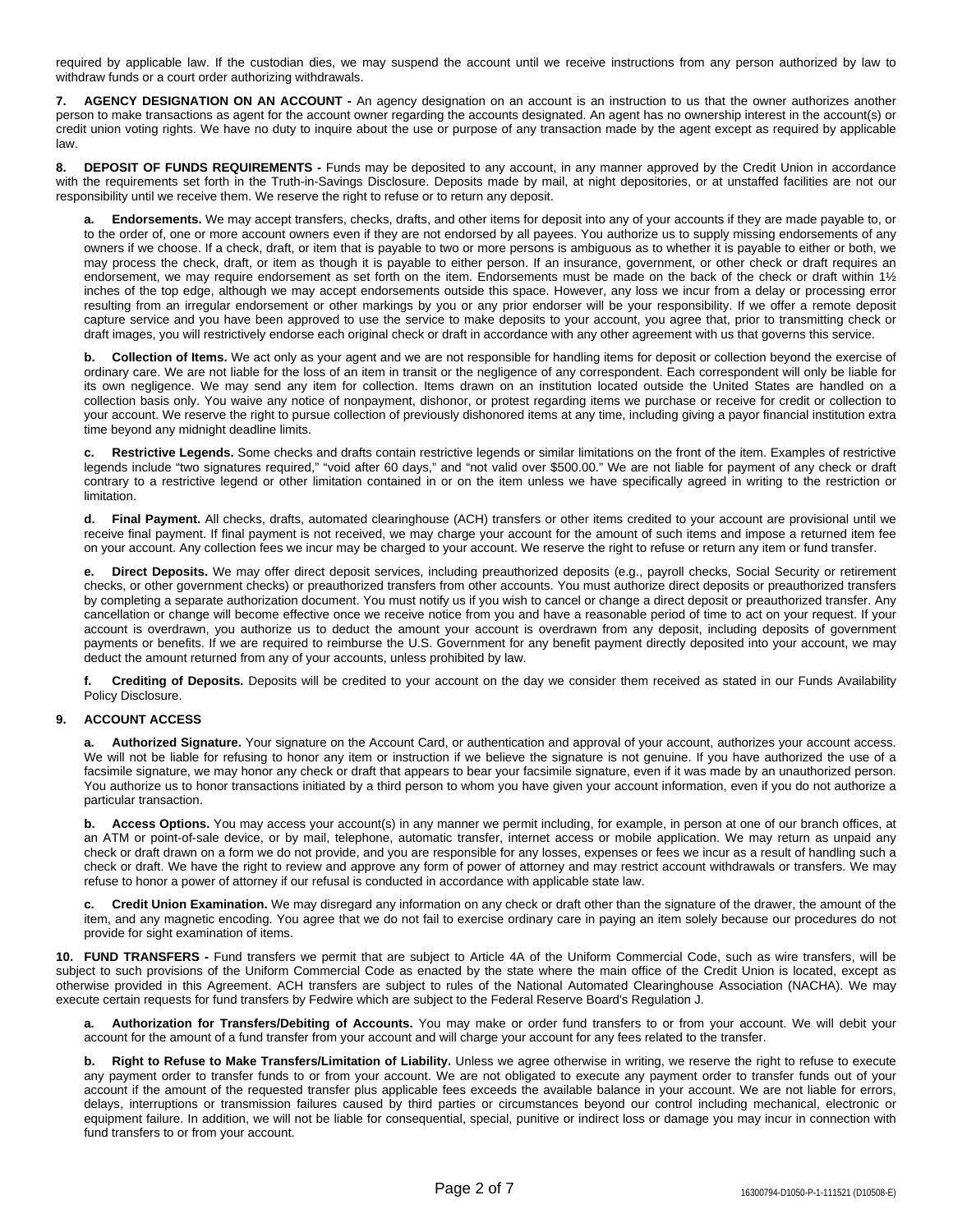**c. No Notice Required.** We will not provide you with notice when fund transfers are credited to your account. You will receive notice of such credits on your account statements. You may contact us to determine whether a payment has been received.

**d. Interest Payments.** If we fail to properly execute a payment order and such action results in a delay in payment to you, we will pay you dividends or interest, whichever applies to your account, for the period of delay as required by applicable law. You agree that the dividend or interest rate paid to you will be based on the lowest nominal dividend or interest rate we were paying on any account during that period.

**e. Provisional Credit for ACH Transactions.** We may provisionally credit your account for an ACH transfer before we receive final settlement. If we do not receive final settlement, we may reverse the provisional credit or require you to refund us the amount provisionally credited to your account, and the party originating the transfer will not be considered to have paid you.

**f. Payment Order Processing and Cut-off Times.** Payment orders we accept will be executed within a reasonable time of receipt. Unless we have agreed otherwise in writing, a payment order may not necessarily be executed on the date it is received or on a particular date you specify. Cut-off times may apply to the receipt, execution and processing of fund transfers, payment orders, cancellations, and amendments. Fund transfers, payment orders, cancellations, and amendments received after a cut-off time may be treated as having been received on the next fund transfer business day. Information about any cut-off times is available upon request. From time to time, we may need to temporarily suspend processing of a transaction for greater scrutiny or verification in accordance with applicable law. This action may affect settlement or availability of the transaction.

**g. Identifying Information.** If your payment order identifies the recipient and any financial institution by name and account or other identifying number, the Credit Union and any other financial institutions facilitating the transfer may rely strictly on the account or other identifying number, even if the number identifies a different person or financial institution.

**h. Amendments and Cancellations of Payment Orders.** Any account owner may amend or cancel a payment order regardless of whether that person initiated the order. We may refuse requests to amend or cancel a payment order that we believe will expose the Credit Union to liability or loss. Any request to amend or cancel a payment order that we accept will be processed within a reasonable time after it is received. You agree to hold us harmless from and indemnify us for all losses and expenses resulting from any actual or attempted amendment or cancellation of a payment order.

**i. Security Procedures.** We may require you to follow a security procedure to execute, amend or cancel a payment order so that we may verify the authenticity of the order, amendment or cancellation. You agree that the security procedure established by separate agreement between you and the Credit Union is commercially reasonable. If you refuse to follow a commercially reasonable security procedure that we offer, you agree to be bound by any payment order, whether authorized or not, that is issued in your name and accepted by us in good faith in accordance with the security procedure you choose.

**j. Duty to Report Unauthorized or Erroneous Fund Transfers.** You must exercise ordinary care to identify and report unauthorized or erroneous fund transfers on your account. You agree that you will review your account(s) and periodic statement(s). You further agree you will notify us of any unauthorized or erroneous transfers within the time frames described in the "Statements" section of this Agreement.

**k. Recording Telephone Requests.** You agree that we may record payment order, amendment and cancellation requests as permitted by applicable law.

**l. Remittance Transfers.** A "remittance transfer" is an electronic transfer of funds of more than \$15.00 which is requested by a sender and sent to a designated recipient in a foreign country by a remittance transfer provider. If we act as a remittance transfer provider and conduct a remittance transfer(s) on your behalf, the transaction(s) will be governed by 12 C.F.R. part 1005, subpart B - Requirements for remittance transfers. Terms applicable to such transactions may vary from those disclosed herein and will be disclosed to you at the time such services are requested and rendered in accordance with applicable law.

**11. ACCOUNT RATES AND FEES -** We pay account earnings and assess fees against your account as set forth in the Truth-in-Savings Disclosure and Schedule of Fees and Charges. We may change the Truth-in-Savings Disclosure or Schedule of Fees and Charges at any time and will notify you as required by law.

# **12. TRANSACTION LIMITATIONS**

**a. Withdrawal Restrictions.** We will pay checks or drafts, permit withdrawals, and make transfers from the available balance in your account. The availability of funds in your account may be delayed as described in our Funds Availability Policy Disclosure. We may also pay checks or drafts, permit withdrawals, and make transfers when you have an insufficient available balance in your account if you have established an overdraft protection plan or, if you do not have such a plan with us, in accordance with our overdraft payment policy.

We may refuse to allow a withdrawal in some situations and will advise you accordingly if, for example: (1) there is a dispute between account owners (unless a court has ordered the Credit Union to allow the withdrawal); (2) a legal garnishment or attachment is served; (3) the account secures any obligation to us; (4) required documentation has not been presented; or (5) you fail to repay a credit union loan on time. We may require you to give written notice of 7 to 60 days before any intended withdrawals.

**b. Transfer Limitations.** We may limit the dollar amount or the number of transfers from your account. Please consult your Truth-in-Savings Disclosure or your Electronic Fund Transfers Agreement and Disclosure.

**13. CERTIFICATE ACCOUNTS -** Any term share, share certificate, time deposit or certificate of deposit account (certificate account), whichever we offer as allowed by applicable federal or state law, is subject to the terms of this Agreement, the Truth-in-Savings Disclosure, the Account Receipt for each account, and any other documents we provide for the account, the terms of which are incorporated herein by reference.

### **14. OVERDRAFTS**

**a. Payment of Overdrafts.** If, on any day, the available balance in your share or deposit account is not sufficient to pay the full amount of a check, draft, transaction, or other item, plus any applicable fee, that is posted to your account, we may return the item or pay it, as described below. The Credit Union's determination of an insufficient available account balance may be made at any time between presentation and the Credit Union's midnight deadline with only one review of the account required. We do not have to notify you if your account does not have a sufficient available balance in order to pay an item. Your account may be subject to a fee for each item regardless of whether we pay or return the item. We may charge a fee each time an item is submitted or resubmitted for payment; therefore, you may be assessed more than one fee as a result of a returned item and resubmission(s) of the returned item.

If we offer standard overdraft services, this service allows us to authorize payment for the following types of transactions regardless of whether your share or deposit account has sufficient funds: (1) share drafts/checks and other transactions made using your checking account, except as otherwise described below; (2) automatic bill payments; (3) and ACH transactions. For ATM and one-time debit card transactions, you must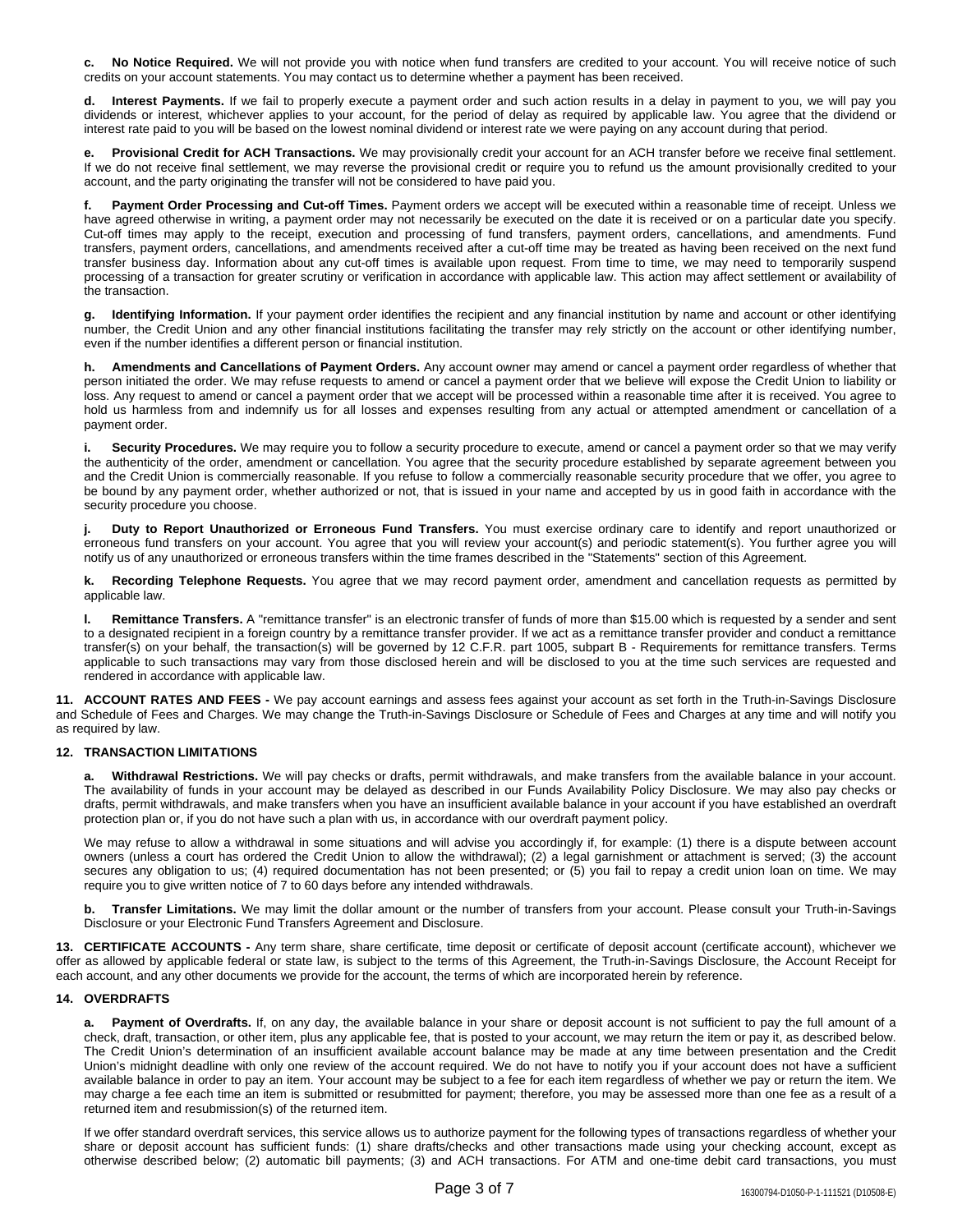affirmatively consent to such coverage. Without your consent, the Credit Union may not authorize and pay an ATM or one-time debit card transaction that will result in insufficient funds in your account. If you have established a service linking your share or deposit account with other individual or joint accounts, you authorize us to transfer funds from another account of yours to cover an insufficient item, including transfers from a share or deposit account, an overdraft line-of-credit account, or other account you so designate. Services and fees for these transactions are shown in the document the Credit Union uses to capture your affirmative consent and the Schedule of Fees and Charges.

Except as otherwise agreed in writing, if we exercise our right to use our discretion to pay such items that result in an insufficiency of funds in your account, we do not agree to pay them in the future and may discontinue coverage at any time without notice. If we pay these items or impose a fee that results in insufficient funds in your account, you agree to pay the insufficient amount, including the fee assessed by us, in accordance with our standard overdraft services or any other service you may have authorized with us or, if you do not have such protections with us, in accordance with any overdraft payment policy we have, as applicable.

**b. How Transactions are Posted to Your Account.** Basically, there are two types of transactions that affect your account: credits (deposits of money into your account) and debits (payments out of your account). It is important to understand how each is applied to your account so that you know how much money you have and how much is available to you at any given time. This section explains generally how and when we post transactions to your account.

**Credits.** Deposits are generally added to your account when we receive them. However, in some cases when you deposit a check, the full amount of the deposit may not be available to you at the time of deposit. Please refer to the Funds Availability Policy Disclosure for details regarding the timing and availability of funds from deposits.

**Debits.** There are several types of debit transactions. Common debit transactions are generally described below. Keep in mind that there are many ways transactions are presented for payment by merchants, and we are not necessarily in control of when transactions are received.

- **• Checks.** When you write a check, it is processed through the Federal Reserve system. We receive data files of cashed checks from the Federal Reserve each day. The checks drawn on your account are compiled from these data files and paid each day. We process the payments from high to low dollar value.
- **• ACH Payments.** We receive data files every day from the Federal Reserve with Automated Clearing House (ACH) transactions. These include, for example, automatic bill payments you have authorized. ACH transactions for your account are posted throughout the day in order of receipt.
- **• PIN-Based Debit Card Purchase Transactions.** These are purchase transactions using your debit card for which a merchant may require you to enter your personal identification number (PIN) at the time of sale. They are processed through a PIN debit network. These transactions are similar to ATM withdrawal transactions because the money is usually deducted from your account immediately at the time of the transaction. However, depending on the merchant, a PIN-based transaction may not be immediately presented for payment.
- **• Signature-Based Debit Card Purchase Transactions.** These are purchase transactions using your debit card that are processed through a signature-based network. Rather than entering a PIN, you typically sign for the purchase; however, merchants may not require your signature for certain transactions. Merchants may seek authorization for these types of transactions. The authorization request places a hold on funds in your account when the authorization is completed. The "authorization hold" will reduce your available balance by the amount authorized but will not affect your actual balance. The transaction is subsequently processed by the merchant and submitted to us for payment. This can happen hours or sometimes days after the transaction, depending on the merchant and its payment processor. These payment requests are received in real time throughout the day and are posted to your account when they are received.

The amount of an authorization hold may differ from the actual payment because the final transaction amount may not yet be known to the merchant when you present your card for payment. For example, if you use your debit card at a restaurant, a hold will be placed in an amount equal to the bill presented to you; but when the transaction posts, it will include any tip that you may have added to the bill. This may also be the case where you present your debit card for payment at gas stations, hotels and certain other retail establishments. We cannot control how much a merchant asks us to authorize, or when a merchant submits a transaction for payment.

This is a general description of certain types of transactions. These practices may change, and we reserve the right to pay items in any order we choose as permitted by law.

**c. Understanding Your Account Balance.** Your share draft account has two kinds of balances: the actual balance and the available balance. Your actual balance reflects the full amount of all deposits to your account as well as payment transactions that have been posted to your account. It does not reflect checks you have written and are still outstanding or transactions that have been authorized but are still pending. Your available balance is the amount of money in your account that is available for you to use. Your available balance is your actual balance less: (1) holds placed on deposits; (2) holds on debit card or other transactions that have been authorized but are not yet posted; and (3) any other holds, such as holds related to pledges of account funds and minimum balance requirements or to comply with court orders. We use your available balance to determine whether there are sufficient funds in your account to pay items, including checks and drafts, as well as ACH, debit card and other electronic transactions. Pending transactions and holds placed on your account may reduce your available balance and may cause your account to become overdrawn regardless of your actual balance. In such cases, subsequent posting of the pending transactions may further overdraw your account and be subject to additional fees. You should assume that any item which would overdraw your account based on your available balance may create an overdraft. You may check your available balance online at www.kauaicreditunion.org, at an ATM, by visiting a credit union branch or by calling us at (808) 245-2463.

**15. POSTDATED AND STALEDATED CHECKS OR DRAFTS -** You agree not to issue any check or draft that is payable on a future date (postdated). If you do draw or issue a check or draft that is postdated and we pay it before that date, you agree that we shall have no liability to you for such payment. You agree not to deposit checks, drafts, or other items before they are properly payable. We are not obligated to pay any check or draft drawn on your account that is presented more than six months past its date; however, if the check or draft is paid against your account, we will have no liability for such payment.

#### **16. STOP PAYMENT ORDERS**

**a. Stop Payment Order Request.** Any owner may request a stop payment order on any check or draft drawn on the owner's account. To be binding, the order must accurately describe the check or draft, including the exact account number, check or draft number, and amount of the check or draft. This exact information is necessary for the Credit Union to identify the check or draft. If we receive incorrect or incomplete information, we will not be responsible for failing to stop payment on the check or draft. In addition, we must receive sufficient advance notice of the stop payment order to allow us a reasonable opportunity to act on it. If we recredit your account after paying a check or draft over a valid and timely stop payment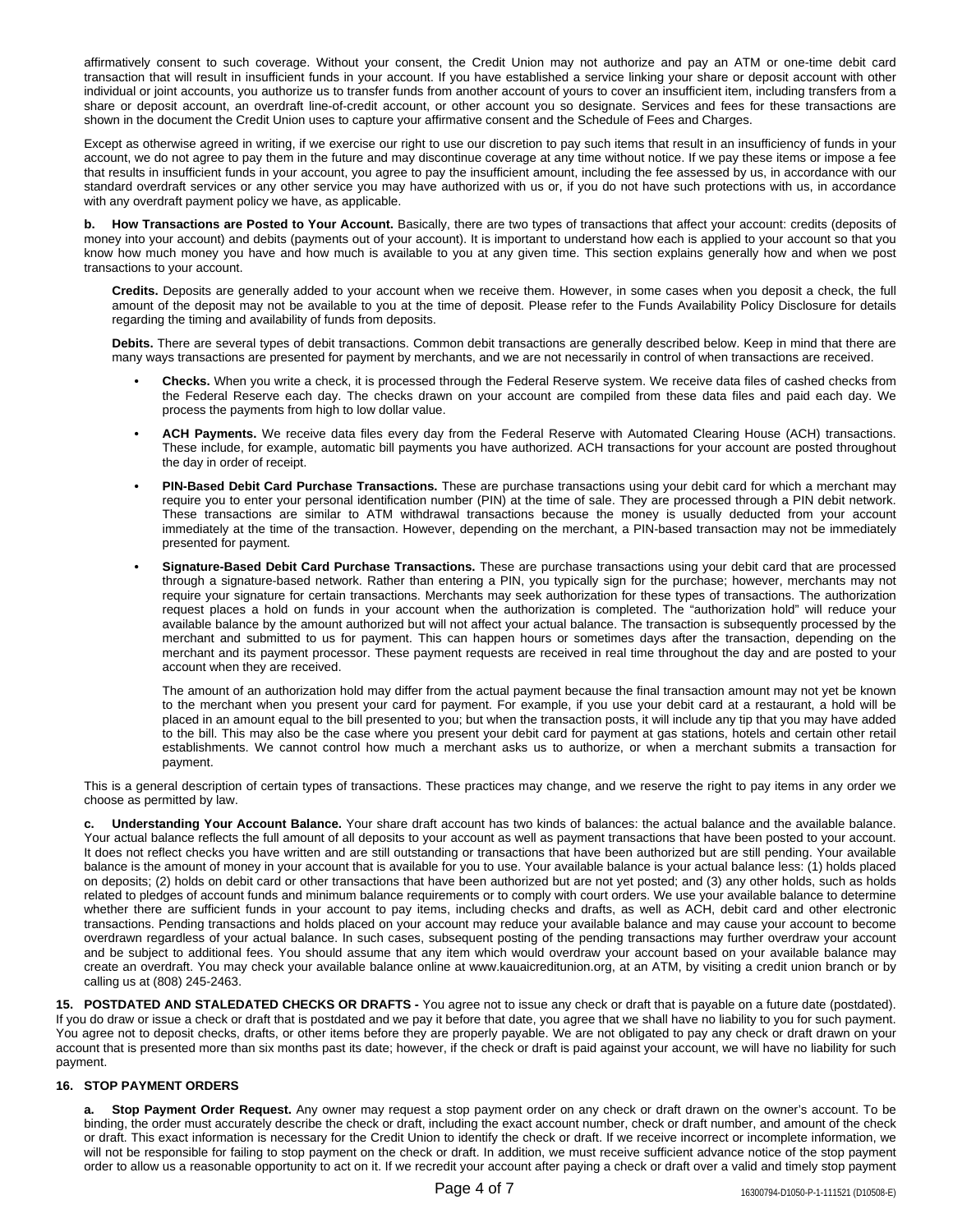order, you agree to sign a statement describing the dispute with the payee, to assign to us all of your rights against the payee or other holders of the check or draft, and to assist us in any legal action.

Stop payment orders for preauthorized debit transactions from your account are governed by Regulation E. Please refer to the Electronic Fund Transfers Agreement and Disclosure for rules regarding stop payments on preauthorized debit transactions.

**b. Duration of Order.** You may make an oral stop payment order which will lapse within 14 calendar days unless you confirm it in writing, or in a record if allowed by applicable law, within that time. A written stop payment order is effective for six months and may be renewed for additional sixmonth periods by submitting a renewal request in writing, or in a record if allowed by applicable law, before the stop payment order then in effect expires. We do not have to notify you when a stop payment order expires.

**c. Liability.** Fees for stop payment orders are set forth in the Truth-in-Savings Disclosure or Schedule of Fees and Charges. You may not stop payment on any certified check, cashier's check, teller's check, or any other check, draft, or payment guaranteed by us. Although payment of an item may be stopped, you may remain liable to any item holder, including us. You agree to indemnify and hold the Credit Union harmless from all costs, including attorney's fees and all damages or claims related to our refusal to pay an item, as well as claims of any joint account owner or of any payee or endorsee for failing to stop payment of an item as a result of incorrect information provided by you.

**17. CREDIT UNION LIABILITY -** If we do not properly complete a transaction according to this Agreement, we will be liable for your losses or damages not to exceed the amount of the transaction, except as otherwise provided by law. We will not be liable if, for example: (1) your account contains an insufficient available balance for the transaction; (2) circumstances beyond our control prevent the transaction; (3) your loss is caused by your or another financial institution's negligence; or (4) your account funds are subject to legal process or other claim. We will not be liable for consequential damages, except liability for wrongful dishonor. We are not responsible for a check or draft that is paid by us if we acted in a commercially reasonable manner and exercised ordinary care. We exercise ordinary care if our actions or nonactions are consistent with applicable state law, Federal Reserve regulations and operating letters, clearinghouse rules, and general financial institution practices followed in the area we serve. You grant us the right, in making payments of deposited funds, to rely exclusively on the form of the account and the terms of this Agreement. Any conflict regarding what you and our employees say or write will be resolved by reference to this Agreement.

**18. CHECKS OR DRAFTS PRESENTED FOR PAYMENT IN PERSON -** We may refuse to accept any check or draft drawn on your account that is presented for payment in person. Such refusal shall not constitute a wrongful dishonor of the check or draft, and we shall have no liability for refusing payment. If we agree to cash a check or draft that is presented for payment in person, we may require the presenter to pay a fee. Any applicable check or draft cashing fees are stated in the Schedule of Fees and Charges.

**19. REMOTELY CREATED CHECKS OR DRAFTS -** For purposes of this paragraph, "account" means a transaction account, credit account, or any other account on which checks or drafts may be drawn. A remotely created check or draft is a check or draft created by someone other than the person on whose account the check or draft is drawn. A remotely created check or draft is generally created by a third party payee as authorized by the owner of the account on which the check or draft is drawn. Authorization is usually made over the telephone or through online communication. The owner of the account does not sign a remotely created check or draft. In place of the owner's signature, the remotely created check or draft usually bears a statement that the owner authorized the check or draft or bears the owner's printed or typed name. If you authorize a third party to draw a remotely created check or draft against your account, you may not later revoke or change your authorization. It is your responsibility to resolve any authorization issues directly with the third party. We are not required to credit your account and may charge against your account any remotely created check or draft for which the third party has proof of your authorization.

**20. PLEDGE, RIGHT OF OFFSET AND STATUTORY LIEN -** Unless prohibited by law, you pledge and grant as security for all obligations you may have now or in the future, except obligations secured by your principal residence, all shares and dividends and all deposits and interest, if any, in all accounts you have with us now and in the future. If you pledge a specific dollar amount in your account(s) for a loan, we will freeze the funds in your account(s) to the extent of the outstanding balance of the loan or, if greater, the amount of the pledge if the loan is a revolving loan. Otherwise, funds in your pledged account(s) may be withdrawn unless you are in default. You agree we have the right to offset funds in any of your accounts against the obligation owed to us. Federal or state law (depending upon whether we have a federal or state charter) gives us a lien on all shares and dividends and all deposits and interest, if any, in accounts you have with us now and in the future. Except as limited by federal or state law, the statutory lien gives us the right to apply the balance of all your accounts to any obligation on which you are in default. After you are in default, we may exercise our statutory lien rights without further notice to you.

Your pledge and our statutory lien rights will allow us to apply the funds in your account(s) to what you owe when you are in default, except **as limited by federal or state law.** If we do not apply or offset the funds in your account(s) to satisfy your obligation, we may place an administrative freeze on your account(s) in order to protect our statutory lien rights and may apply or offset the funds in your account(s) to the amount you owe us at a later time. The statutory lien and your pledge do not apply to any Individual Retirement Account or any other account that would lose special tax treatment under federal or state law if given as security. By not enforcing our right to apply or offset funds in your account(s) to your obligations that are in default, we do not waive our right to enforce these rights at a later time.

**21. LEGAL PROCESS -** If any legal action is brought against your account, we may pay out funds according to the terms of the action or refuse any payout until the dispute is resolved, as permitted by law. Any expenses or attorney fees we incur responding to legal process may be charged against your account without notice, unless prohibited by law. Any legal process against your account is subject to our lien and security interest.

**22. ACCOUNT INFORMATION -** Upon request, we will give you the name and address of each agency from which we obtain a credit report regarding your account. We agree not to disclose account information to third parties except when: (1) it is necessary to complete a transaction; (2) the third party seeks to verify the existence or condition of your account in accordance with applicable law; (3) such disclosure complies with the law or a government agency or court order; or (4) you give us written permission.

#### **23. NOTICES**

**a. Name or Address Changes.** You are responsible for notifying us of any name or address change. The Credit Union is only required to attempt to communicate with you at the most recent address you have provided to us. We may require all name and address changes to be provided in writing. If we attempt to locate you, we may impose a service fee as set forth in the Truth-in-Savings Disclosure or Schedule of Fees and Charges.

**b. Notice of Amendments.** Except as prohibited by applicable law, we may change the terms of this Agreement at any time. We will notify you, in a manner we deem appropriate under the circumstances, of any changes in terms, rates or fees as required by law. We reserve the right to waive any terms of this Agreement. Any such waiver shall not affect our right to future enforcement.

**c. Effect of Notice.** Any written notice you give us is effective when we receive it. Any written notice we give to you is effective when it is provided electronically or is deposited in the U.S. mail, postage prepaid and addressed to you at your statement mailing address, and will be effective whether or not received by you. Notice to any account owner is considered notice to all account owners.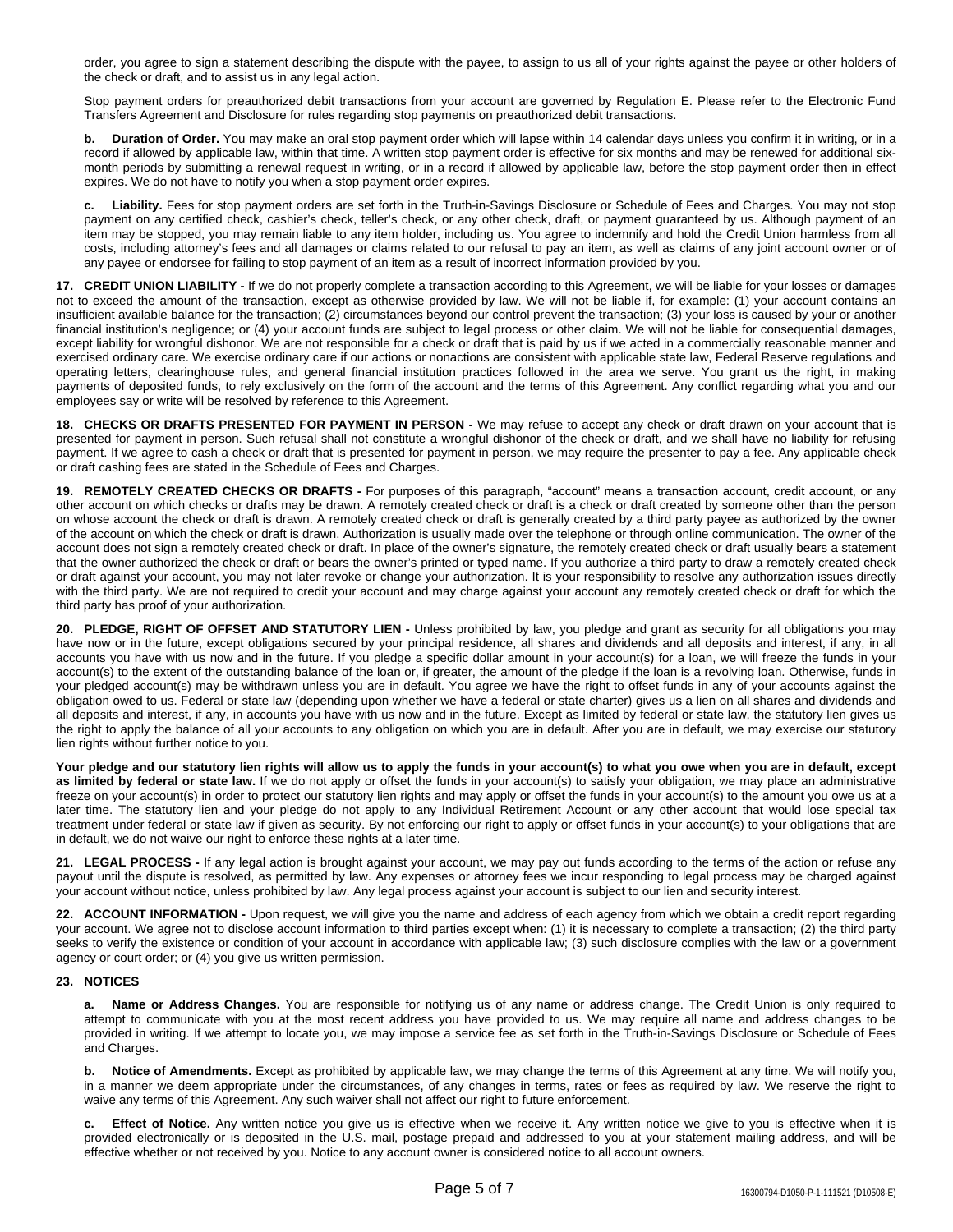**d. Electronic Notices.** If you have agreed to receive notices electronically, we may send you notices electronically and discontinue mailing paper notices to you until you notify us that you wish to reinstate receiving paper notices.

**24. TAXPAYER IDENTIFICATION NUMBER AND BACKUP WITHHOLDING -** You agree that we may withhold taxes from any dividends or interest earned on your account as required by federal, state or local law or regulations. Your failure to furnish a correct Taxpayer Identification Number (TIN) or meet other requirements may result in backup withholding. If your account is subject to backup withholding, we must withhold and pay to the Internal Revenue Service a percentage of dividends, interest, and certain other payments. If you fail to provide your TIN within a reasonable time we may close your account and return the balance to you, less any applicable service fees.

# **25. STATEMENTS**

**a. Contents.** If we provide a periodic statement for your account, you will receive a periodic statement that shows the transactions and activity on your account during the statement period as required by applicable law. If a periodic statement is provided, you agree that only one statement is necessary for joint accounts. For share draft or checking accounts, you understand and agree that your original check or draft, when paid, becomes property of the Credit Union and may not be returned to you, but copies of the check or draft may be retained by us or by payable-through financial institutions and may be made available upon your request. You understand and agree that statements are made available to you on the date they are mailed to you or, if you have requested, on the date they are made available to you electronically. You also understand and agree that checks, drafts, or copies thereof are made available to you on the date the statement is mailed to you or is provided to you electronically, even if the checks or drafts do not accompany the statement.

**b. Examination.** You are responsible for promptly examining each statement upon receiving it and reporting any irregularities to us. If you fail to report any irregularities such as forged, altered, unauthorized, unsigned, or otherwise fraudulent items drawn on your account, erroneous payments or transactions, or other discrepancies that are reflected on your statement within 33 days of the date we sent or otherwise provided the statement to you, we will not be responsible for your loss. We also will not be liable for any items that are forged or altered in a manner not detectable by a reasonable person, including the unauthorized use of facsimile signature equipment.

Unauthorized electronic fund transfers governed by Regulation E are subject to different reporting periods. Please refer to the Electronic Fund Transfers Agreement and Disclosure for reporting requirements pertaining to electronic fund transfers.

**c. Notice to Credit Union.** You agree that the Credit Union's retention of checks or drafts does not alter or waive your responsibility to examine your statements or the time limit for notifying us of any errors. The statement will be considered correct for all purposes, and we will not be liable for any payment made or charge to your account unless you notify us in writing within the above time limit for notifying us of any errors. If you fail to receive a periodic statement, you agree to notify us within 14 days of the time you regularly receive a statement.

**d. Address.** If we mail you a statement, we will send it to the last known address shown in our records. If you have requested to receive your statement electronically, we will send the statement or notice of statement availability to the last e-mail address shown in our records.

**26. INACTIVE ACCOUNTS -** As allowed by applicable law, we may classify your account as inactive or dormant and assess a fee if you have not made any transactions in your account over a specified period of time. The period of inactivity, the fee for servicing an inactive or dormant account, and the minimum balance required to avoid the service fee, if any, are set forth in our Schedule of Fees and Charges. You authorize us to transfer funds from another account of yours to cover any service fees, if applicable. To the extent allowed by law, we reserve the right to transfer the account funds to an account payable or reserve account and to suspend any further account statements. If a deposit or withdrawal has not been made on the account and we have had no other sufficient contact with you within the period specified by state law, the account will then be presumed to be abandoned. Funds in abandoned accounts will be reported and remitted in accordance with state law. Once funds have been turned over to the state, we have no further liability to you for such funds. If you choose to reclaim such funds, you must apply to the appropriate state agency.

**27. SPECIAL ACCOUNT INSTRUCTIONS -** You may request that we facilitate certain trust, will, or court-ordered account arrangements. However, because we do not give legal advice, we cannot counsel you as to which account arrangement most appropriately meets the specific requirements of your trust, will, or court order. If you ask us to follow any instructions that we believe might expose us to claims, lawsuits, expenses, liabilities, or damages, whether directly or indirectly, we may refuse to follow your instructions or may require you to indemnify us or post a bond or provide us with other protection. We may require that account changes requested by you, or any account owner, such as adding or closing an account or service, be evidenced by a signed Account Change Card or other document which evidences a change to an account and accepted by us.

**28. TERMINATION OF ACCOUNT -** We may terminate your account at any time without notice to you or may require you to close your account and apply for a new account if, for example: (1) there is a change in owners or authorized signers; (2) there has been a forgery or fraud reported or committed involving your account; (3) there is a dispute as to the ownership of the account or of the funds in the account; (4) any checks or drafts are lost or stolen; (5) there are excessive returned unpaid items not covered by an overdraft protection plan; (6) there has been any misrepresentation or any other abuse of any of your accounts; (7) we reasonably deem it necessary to prevent a loss to us; or (8) as otherwise permitted by law. You may terminate an individual account by giving written notice. We reserve the right to require the consent of all owners to terminate a joint account. We are not responsible for payment of any check, draft, withdrawal, transaction, or other item after your account is terminated; however, if we pay an item after termination, you agree to reimburse us.

**29. TERMINATION OF MEMBERSHIP; LIMITATION OF SERVICES -** You may terminate your membership by giving us written notice or by withdrawing your minimum required membership share, if any, and closing all of your accounts. You may be expelled from membership for any reason allowed by applicable law. We may restrict account access and services without notice to you when your account is being misused; you have demonstrated conduct which is abusive in nature; as outlined in any policy we have adopted regarding restricting services; or as otherwise permitted by law.

**30. DEATH OF ACCOUNT OWNER -** We may honor all transfer orders, withdrawals, deposits, and other transactions on an account until we know of a member's death. Even with such knowledge, we may continue to pay checks or drafts or honor other payments or transfer orders authorized by the deceased member for a period of ten days after the member's death unless we receive instructions from any person claiming an interest in the account to stop payment on the checks, drafts, or other items. We may require anyone claiming a deceased owner's account funds to indemnify us for any losses resulting from our honoring that claim. This Agreement will be binding upon any heirs or legal representatives of any account owner.

**31. UNLAWFUL INTERNET GAMBLING AND OTHER ILLEGAL ACTIVITIES -** You agree that you are not engaged in unlawful internet gambling or any other illegal activity. You agree that you will not use any of your accounts, access devices or services for unlawful internet gambling or other illegal activities. We may terminate your account relationship if you engage in unlawful internet gambling or other illegal activities.

**32. SEVERABILITY -** If a court holds any portion of this Agreement to be invalid or unenforceable, the remainder of this Agreement shall not be invalid or unenforceable and will continue in full force and effect. All headings are intended for reference only and are not to be construed as part of the Agreement.